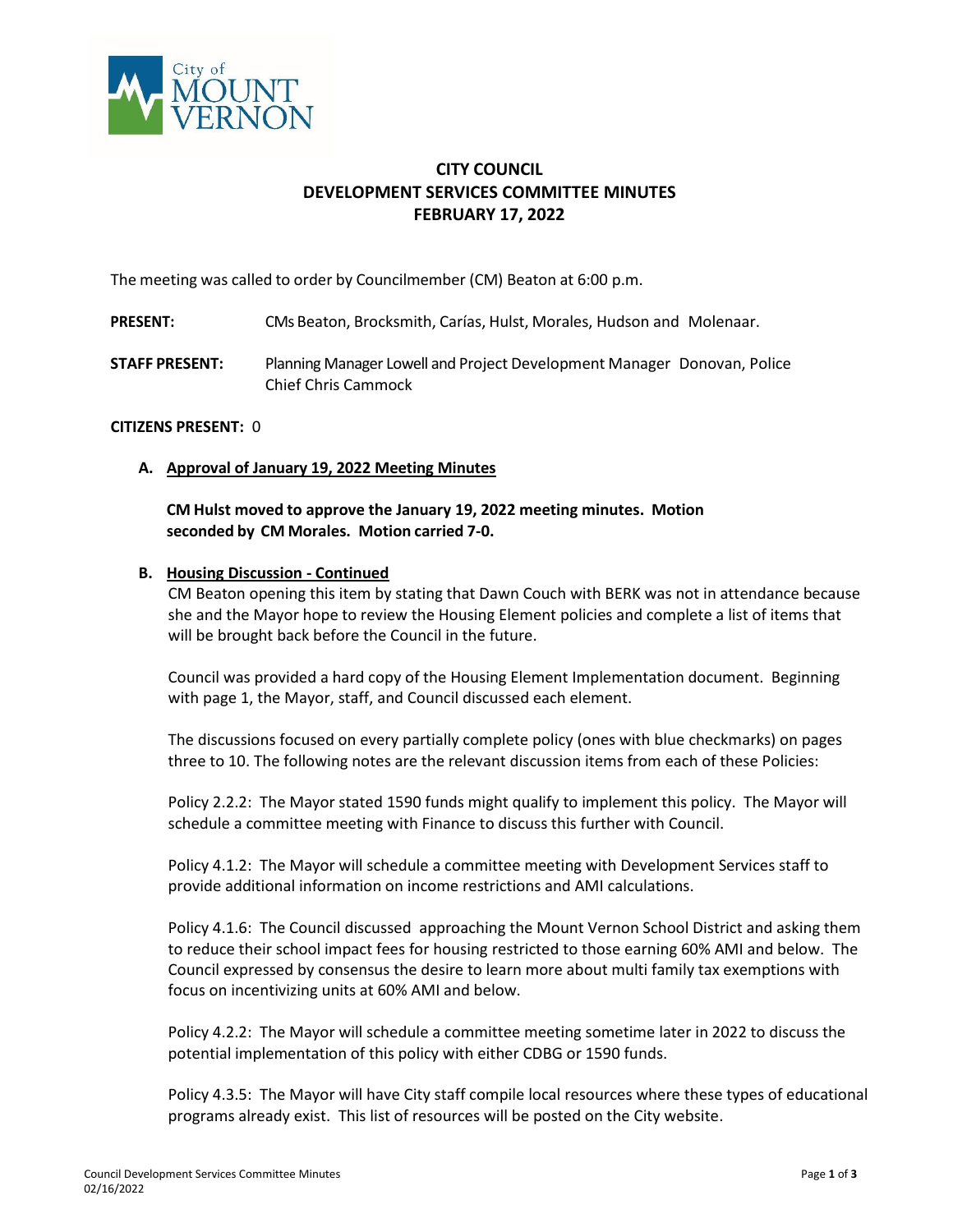Policy 5.1.5: The Mayor stated 1590 funds might qualify to implement this policy. The Mayor will schedule a committee meeting with Finance to discuss this further with Council.

## **C. Pre-Docket Discussion and Development Services Work Plan**

The Mayor presented proposed work plan items for 2022, 2023 and beyond. Following Council discussion the below listed work plan/docket items were conceptually agreed upon:

## COMPLETE IN SUMMER 2022 ±

- Shoreline Amendments (two from DOE)
- Horizontal Mixed Use in C-3 Zone
- Duplexes on all SFR Corner Lots
- Reduce Marijuana Setbacks
- Parking Garage Code (needed for Library Commons)
- Public District Code (needed for Library Commons)
- Misc. (Stormwater Code, Adoption of Parks Comp. Plan, usually others)

## COMPLETE IN WINTER 2022 ±

- Design Standards (MF attached open space and DT gates)
- Sign Code
- Wireless Facilities (small cell and others—if required)
- Commercial Land Needs Study (Hovee Work that will drive 2023 work plan with code amendments, sub-area plans, etc that could be completed as a result of this work)
- Implementation of Affordable Housing Program (legal documents and review, tracking, et cetera)

## COMPLETE 2023 & BEYOND

- Land Clearing
- Park and Fire Impact Fees

Discussion of the need to complete a downtown parking study once the parking garage is near completion.

Council was advised that the above-listed 2022 work plan items would be presented back to the Council at a hearing on March 9, 2022 for adoption.

## **D. Project Updates**

Planning Manager Lowell presented projects that are currently underway or completed including: two new live/work units at 514 South 1<sup>st</sup> Street, the new Wendy's at 810 S 5<sup>th</sup> Street, the new medical office building at 901 S 5<sup>th</sup> Street, the recently opened Grocery Outlet and Big Box Outlet stores at 525 E College Way.

## **E. Legislative Update**

The Mayor provided instructions to Council on how to download "Hot Sheets" for pending legislative bills. The Mayor outlined concerns over the pending voting rights bill, reviewed the transportation package and TIB funds, and provided information on a 911 system bill.

## **F. Classification and Compensation Study Update**

The Mayor discussed progress on the Study. She informed Council that she and Human Resources have the initial data from the consultant and this data is being verified by Department heads to